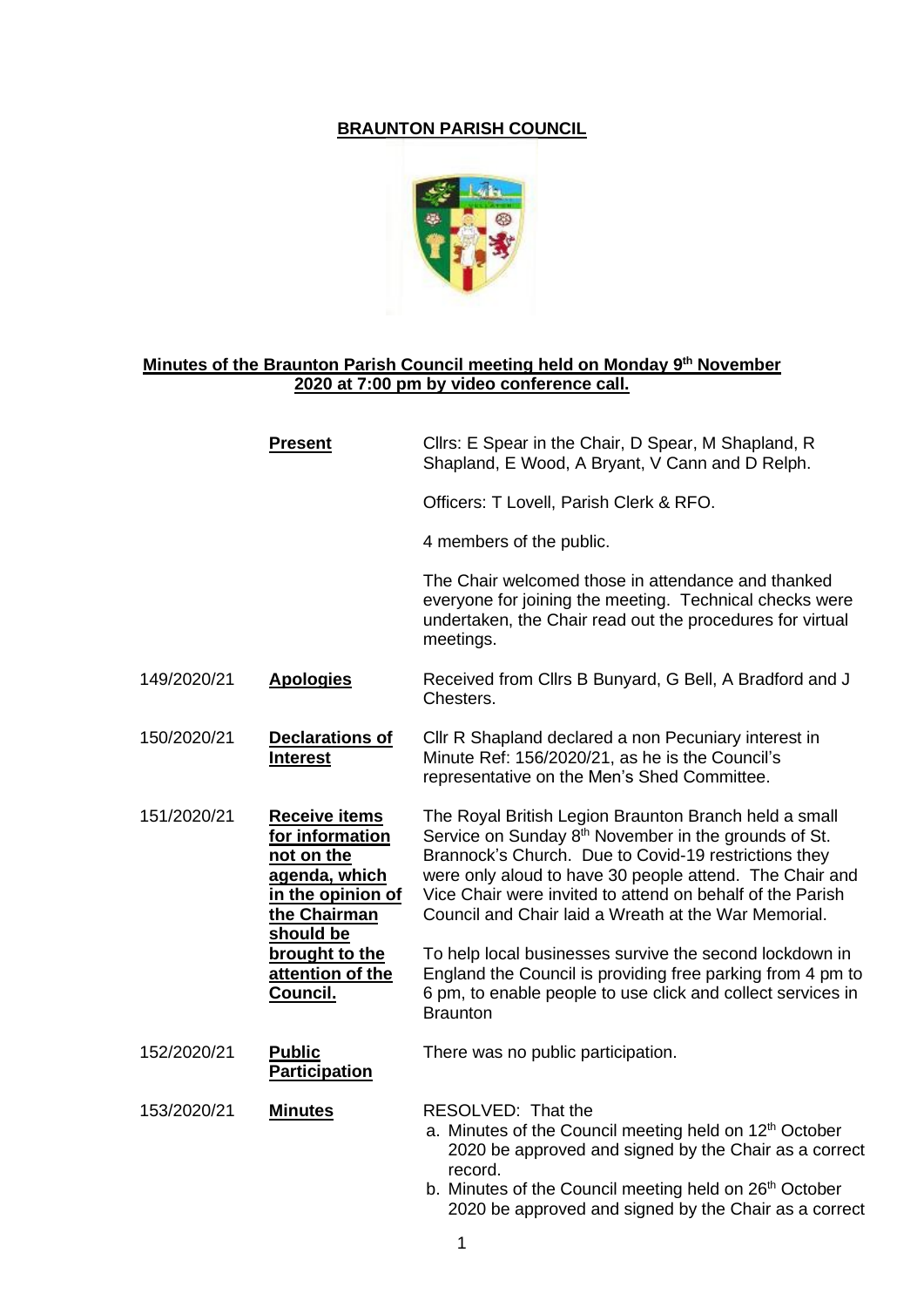|                                                                            | record.                                                                                                                                                                                                                                                                                                                                                                                                                                                                                                                                                                                                                                                                                                                  |
|----------------------------------------------------------------------------|--------------------------------------------------------------------------------------------------------------------------------------------------------------------------------------------------------------------------------------------------------------------------------------------------------------------------------------------------------------------------------------------------------------------------------------------------------------------------------------------------------------------------------------------------------------------------------------------------------------------------------------------------------------------------------------------------------------------------|
|                                                                            | (NC)<br>c. Minutes of the Finance and Administration Committee<br>meeting held on the 26 <sup>th</sup> October 2020 be ratified and                                                                                                                                                                                                                                                                                                                                                                                                                                                                                                                                                                                      |
|                                                                            | adopted by Council.<br>(4.0.4abs)                                                                                                                                                                                                                                                                                                                                                                                                                                                                                                                                                                                                                                                                                        |
|                                                                            | d. Minutes of the Property Committee meeting held on the<br>12 <sup>th</sup> October 2020 be ratified and adopted by Council.<br>(6.0.2ab)                                                                                                                                                                                                                                                                                                                                                                                                                                                                                                                                                                               |
| <b>Action Sheet</b><br>154/2020/21                                         | RESOLVED: That the updated Action Sheet attached to<br>these minutes be noted<br>(NC)                                                                                                                                                                                                                                                                                                                                                                                                                                                                                                                                                                                                                                    |
| 155/2020/21<br><b>Police Report</b>                                        | No report received.                                                                                                                                                                                                                                                                                                                                                                                                                                                                                                                                                                                                                                                                                                      |
|                                                                            |                                                                                                                                                                                                                                                                                                                                                                                                                                                                                                                                                                                                                                                                                                                          |
| 156/2020/21<br><b>Braunton Men's</b><br><b>Shed</b>                        | The Chair welcomed Sophie Heaton, Community<br>Connector for Live Well in Braunton (LWIB) and members<br>of the LWIB Committee to the meeting.                                                                                                                                                                                                                                                                                                                                                                                                                                                                                                                                                                           |
|                                                                            | Sophie Heaton explained that due to Covid-19 and social<br>distancing restrictions it was no longer possible to use the<br>Committee Room at the Parish Hall. An alternative site at<br>the Stoney Bridge Depot in Knowle had been identified as<br>a suitable site for the Men's Shed. The Parish Council<br>purchased the site from Devon County Council in 2015 as<br>it needed storage and a work area for its grounds team.<br>The site is only partially used at present so there would be<br>room for a men's shed to be erected. It would involve<br>installing infrastructure such as electricity, water etc. but<br>this would also benefit the Council's grounds team who<br>would continue to use the Depot. |
|                                                                            | There are still matters that need to be discussed such as<br>planning permission and access/tenancy arrangements to<br>the site.                                                                                                                                                                                                                                                                                                                                                                                                                                                                                                                                                                                         |
|                                                                            | <b>RESOLVED: That</b>                                                                                                                                                                                                                                                                                                                                                                                                                                                                                                                                                                                                                                                                                                    |
|                                                                            | the Council agrees in principle for the Men's Shed to<br>а.<br>use the Stoney Bridge Depot subject to consultation<br>with the neighbouring properties.<br>the Clerk be authorised under delegated powers to<br>b.<br>continue negotiations with LWIB and the Men's Shed<br>Committee regarding planning permission and<br>tenancy agreement.                                                                                                                                                                                                                                                                                                                                                                            |
|                                                                            | (NC)                                                                                                                                                                                                                                                                                                                                                                                                                                                                                                                                                                                                                                                                                                                     |
| 157/2020/21<br><b>Caen Primary</b><br>School - All<br><b>Weather Pitch</b> | The Chair welcomed Sam Page, Head Teacher and Laura<br>Martin to the meeting.                                                                                                                                                                                                                                                                                                                                                                                                                                                                                                                                                                                                                                            |
|                                                                            | Laura Martin explained that the Caen Field which the<br>School rents from the Parish Council can only be used for<br>40% of the year. This is due to the wet ground conditions<br>during the year especially in the Autumn and Winter                                                                                                                                                                                                                                                                                                                                                                                                                                                                                    |

months. This is the only green space that the school have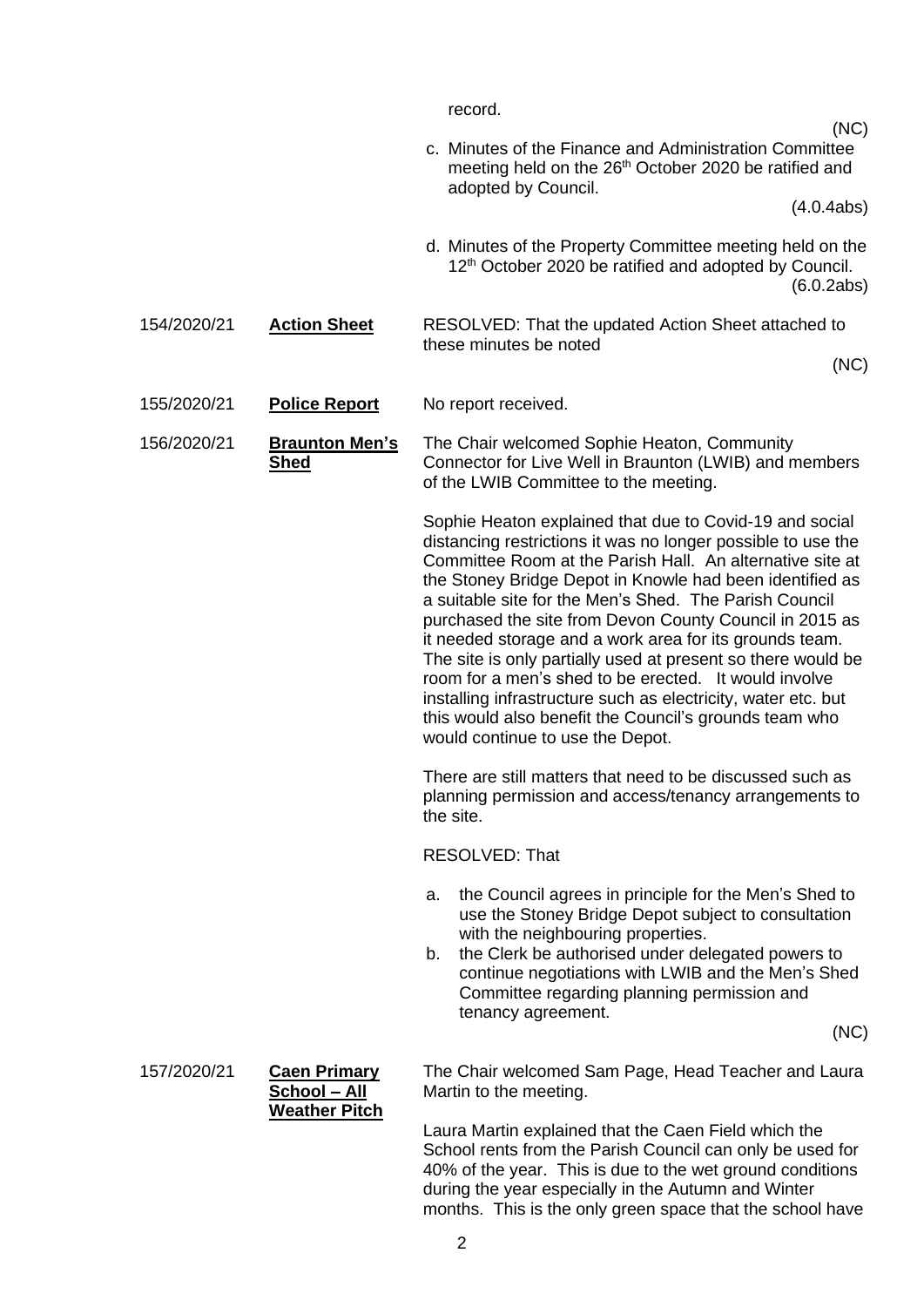access to and with it being out of use for the majority of the year it restricts the type of sporting activities the children can take part in. The School have approached three companies to obtain quotations to install an all weather pitch which are in excess of £100,000. It is confident that it can secure the level of funding required and would request the Parish Council's permission as the landowner prior to progressing the project further.

Members raised concerns regarding flooding, plans to sublet the Field and the impact this might have on neighbouring properties regarding light and noise disturbance.

The School are in the process of doing a pre planning enquiry. It has plans to mitigate flooding by using permeable materials where possible. It will not sub-let the Field which will remove the need for flood lights as it will only be used during school hours. This will also remove possible noise disturbance to neighbours during the evenings or weekends.

The Council sympathised with the School and the lack of outside space due to the School being land locked. It was concerned however that removing the natural environment i.e grassed open space and trees and replacing with manmade materials might not be the best way to obtain greater use of the land. Councillors requested if the School had looked into improving the existing drainage

Laura Martin explained that the School had explored improved drainage but this was very expensive and there was no guarantee that the site would not become waterlogged. In recent years, possibly to due to climate change, the UK has experienced much higher levels and prolonged rainfall. If an all weather pitch is installed the School plan to offset the loss of biodiversity by planting trees in other suitable locations within the School grounds and create a bee garden. Laura also confirmed that there are no plans to remove any of the existing trees on the site these will all be retained.

## RESOLVED: That

- a. The Clerk to request Richard Slaney, North Devon Council Leisure and Sports Officer to advise the School regarding their plans.
- b. Councillors to visit the site to obtain a better understanding of the existing ground conditions. The School would be happy to show councillors around if they would like to arrange to meet on site.
- c. The School to further explore the possibility of improved drainage on the site.
- d. The Council to defer its decision until it has further information regarding the above.

(NC)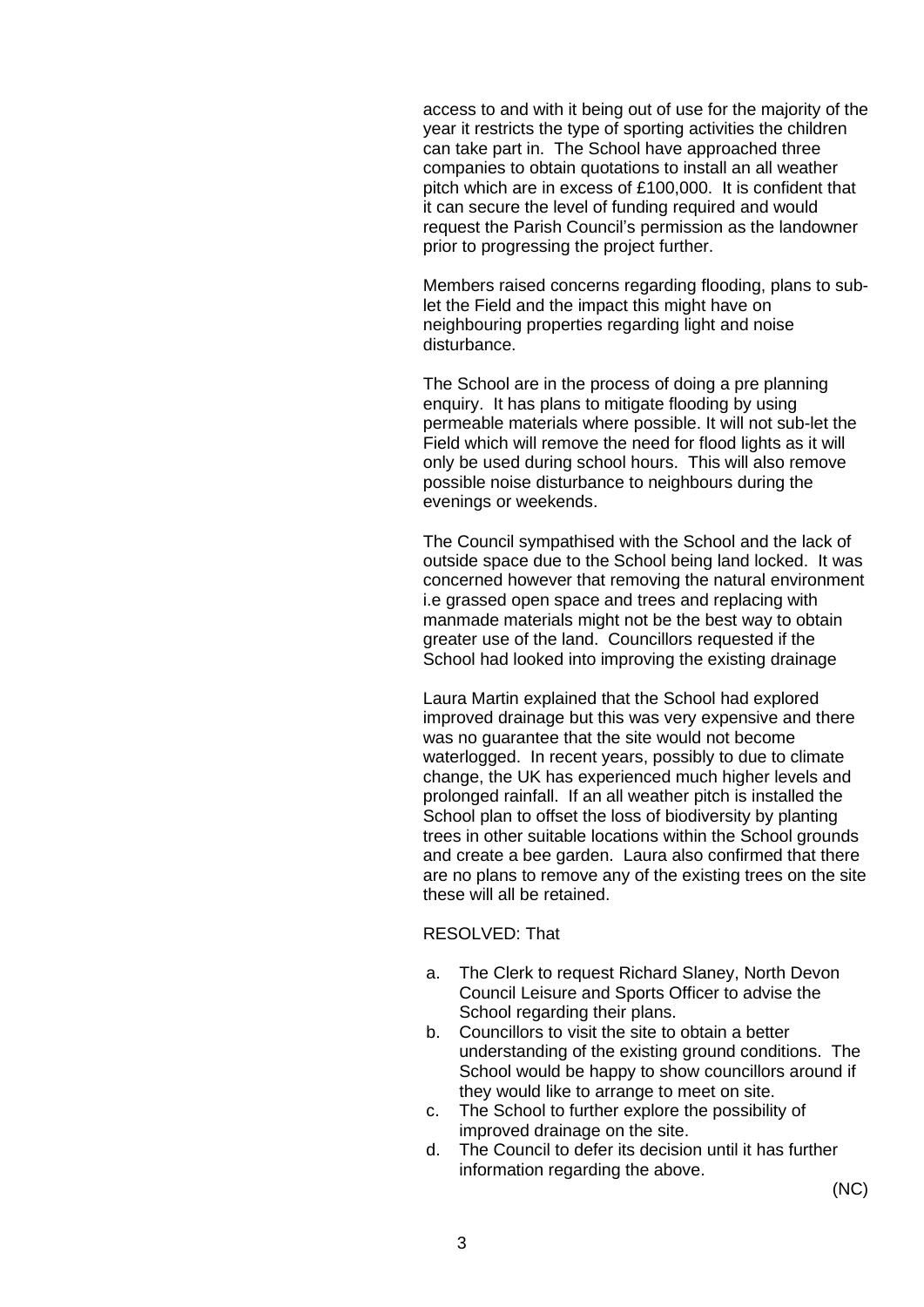| 158/2020/21 | <b>Braunton</b><br><b>Neighbourhood</b><br>Plan                        | The Chair welcomed Sue Propser, Secretary on the<br>Braunton Neighbourhood Plan Steering Group to the<br>meeting.                                                                                                                                                                                                                                                                                                                                                                                                                                                                                                                                                                                                                                                                              |
|-------------|------------------------------------------------------------------------|------------------------------------------------------------------------------------------------------------------------------------------------------------------------------------------------------------------------------------------------------------------------------------------------------------------------------------------------------------------------------------------------------------------------------------------------------------------------------------------------------------------------------------------------------------------------------------------------------------------------------------------------------------------------------------------------------------------------------------------------------------------------------------------------|
|             |                                                                        | Members considered a report which had been circulated<br>prior to the meeting.                                                                                                                                                                                                                                                                                                                                                                                                                                                                                                                                                                                                                                                                                                                 |
|             |                                                                        | Sue Prosper explained that with the relaunch of the<br>Braunton Parish Neighbourhood Plan there is an<br>opportunity to rethink the approach to the formal monthly<br>meetings of the Steering Group which is required under<br>the Constitution. The Steering Group's proposal is to have<br>a standing item on the Council's monthly Additional<br>Council meeting the benefits are, as follows:<br>Evidence of Parish Council active support and<br>involvement in development of the Braunton Parish<br>Neighbourhood Plan.<br>Provides an opportunity for members of the<br>$\bullet$<br>community to hear progress of the Plan's<br>development as required by the Steering Group<br>Constitution.<br>Maintains the momentum to develop the Braunton<br>$\bullet$<br>Neighbourhood Plan. |
|             |                                                                        | <b>RESOLVED: That</b>                                                                                                                                                                                                                                                                                                                                                                                                                                                                                                                                                                                                                                                                                                                                                                          |
|             |                                                                        | the Council agrees to have a standing item on its<br>a.<br>Additional Council meeting to receive a monthly<br>update report from the Braunton Neighbourhood Plan<br>Steering Group.<br>non Council members on the Steering Group to<br>b.<br>participate in any discussions regarding the<br>Neighbourhood Plan.<br>(NC)                                                                                                                                                                                                                                                                                                                                                                                                                                                                       |
|             |                                                                        |                                                                                                                                                                                                                                                                                                                                                                                                                                                                                                                                                                                                                                                                                                                                                                                                |
| 159/2020/21 | <b>Reports from</b><br>the Devon<br><u>County</u><br><b>Councillor</b> | There was no report received from the County Councillor.                                                                                                                                                                                                                                                                                                                                                                                                                                                                                                                                                                                                                                                                                                                                       |
| 160/2020/21 | <b>Reports from</b><br>the North Devon<br><b>Councillors</b>           | Cllr E Spear informed members that the North Devon<br>Council Public Spaces Protection Order (PSPO) had not<br>been formally adopted. Following the public consultation<br>North Devon Council are re-evaluating the PSPO.                                                                                                                                                                                                                                                                                                                                                                                                                                                                                                                                                                     |
| 161/2020/21 | <b>Planning</b>                                                        | Cllrs E Spear and D Spear in their capacity as North<br>Devon Councillors, stated that any opinions expressed<br>during discussions on the following planning applications<br>represent a preliminary view and that they will naturally<br>reconsider the application fresh when presented all the<br>facts at principal level.                                                                                                                                                                                                                                                                                                                                                                                                                                                                |
|             |                                                                        | 72280<br>(a)<br>Proposal: Extension to dwelling.<br>Location: 3 Beech Grove, Braunton, Devon EX33<br>1BR                                                                                                                                                                                                                                                                                                                                                                                                                                                                                                                                                                                                                                                                                       |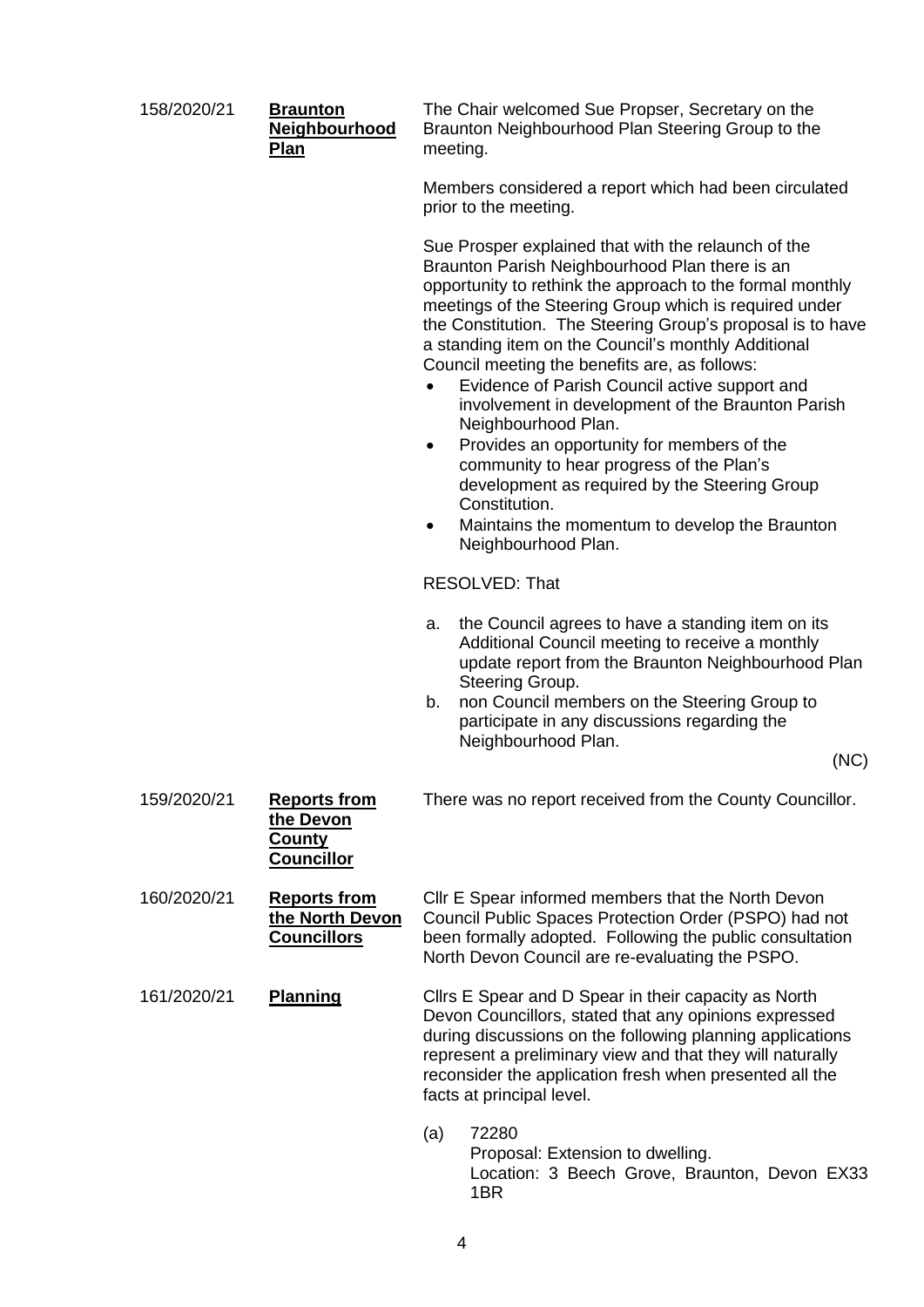Applicant: Mr Adam Ansell

It was moved by Cllr D Spear, seconded by Cllr V Cann to recommend approval.

RESOLVED: That the Council recommends approval.

(NC)

(b) 72302

Proposal: Erection of a new build portacabin to be used for offices and storage. Location: Fire Station, Chaloners Road, Braunton, Devon EX33 2ES Applicant: Derek Saunders

It was moved by Cllr D Spear, seconded by Cllr E Spear to recommend approval.

RESOLVED: That the Council recommends approval but would like to reiterate it previous concerns, as follows.

- Will the portacabin with acoustically appropriate for the Devon and Cornwall Police to carry out its work.
- There appears to be no disabled access.
- Out of keeping with the surrounding area which is a designated Conservation Area.

(NC)

## (c) 72335

Proposal: Single storey extension to front of property and internal alterations.

Location: 1 Velator Close, Braunton, Devon EX33 2DT

Applicant: Mr & Mrs Strobels

It was moved by Cllr E Spear, seconded by Cllr D Spear to recommend approval.

RESOLVED: That the Council recommends approval.

(NC)

(d) 72333

Proposal: Change of use of dwelling house to holiday accommodation together with erection of garden fence.

Location: 21 West Meadow Road, Braunton, Devon EX33 1EB

Applicant: Mr & Mrs Tamlyn

It was moved by Cllr D Spear, seconded by Cllr M Shapland to defer this application.

RESOLVED: That the application be deferred to